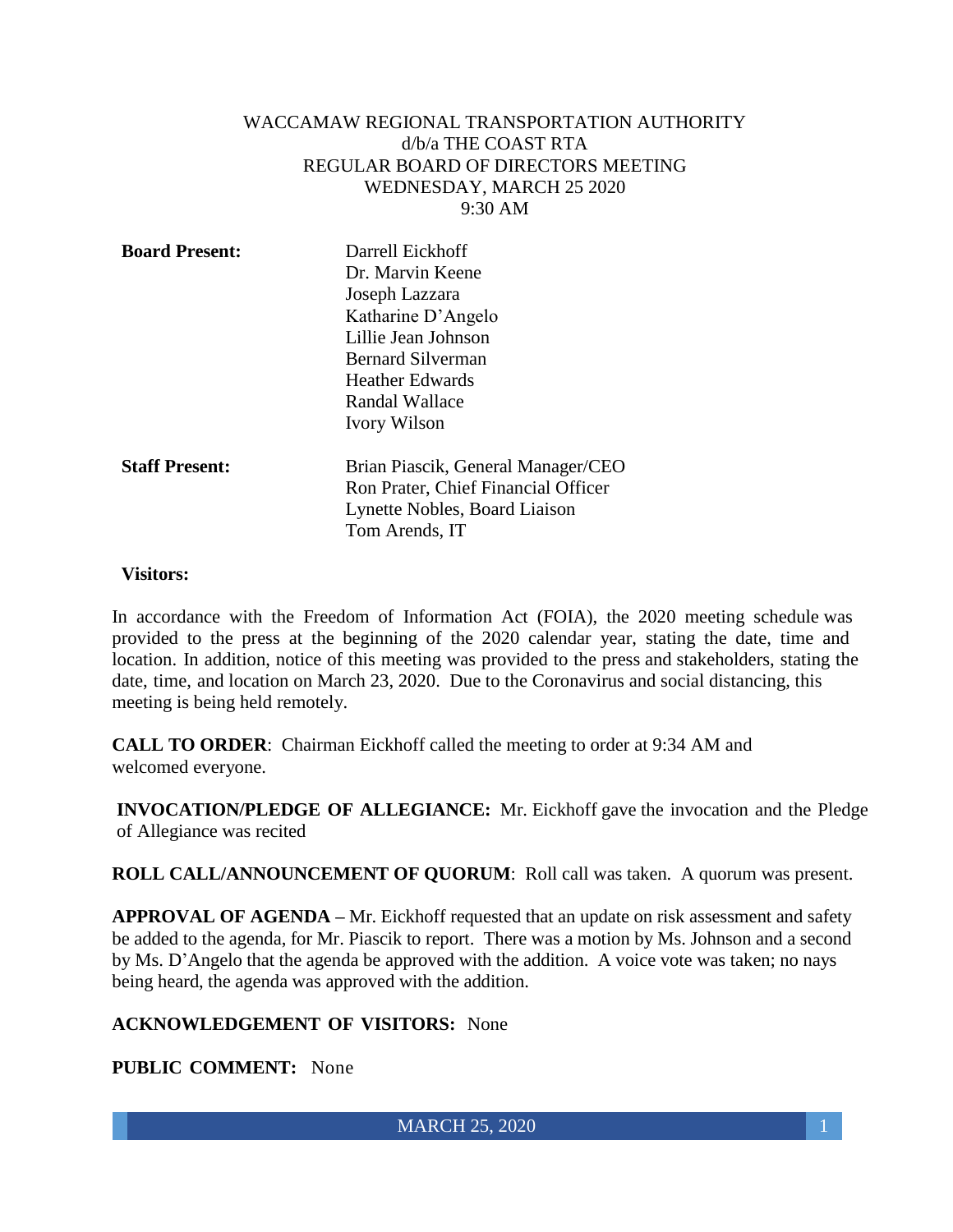**APPROVAL OF RESOLUTIONS:** Mr. Piascik read the following into the record**:**

## **WACCAMAW REGIONAL TRANSPORTATION AUTHORITY RESOLUTION NO. MAR2020-05**

# **AUTHORIZATION TO SUBMIT A GRANT APPLICATION FOR FTA DISCRETIONARY BUS & BUS FACILITIES FUNDING**

A motion of the Board of Directors for the Waccamaw Regional Transportation Authority to authorize the General Manager/Secretary Treasurer to file a grant application for FTA funding.

There was a motion and a second to approve the resolution. A voice vote was taken; no nays being heard, the resolution was approved.

Mr. Eickhoff asked Mr. Piascik to update the board on what Coast RTA is doing regarding risk assessment and safety during this difficult time. Mr. Piascik shared that he spent a good bit of time speaking with counterparts with other Authority's. We still have riders. Ridership didn't begin to take a dip until last week. On Routes 15N and 15S, we went to 2-hourly headways, today, and eliminated some trips from Myrtle Beach and Conway. Those who are commuting to jobs are still using our service. The bus that comes off service in Myrtle Beach, we're using where we have more than 25 riders to maintain social distancing. We are cleaning hand rails and bars as often as possible and do a deep cleaning in the evening. We have a spray bottle of disinfectant and paper towels on all of the buses. There hasn't been a lot of direction from SCDOT or FTA. A couple of employees who were traveling were asked to not report for work for a couple of weeks. They can use PTO or sick time. Monday, during the governor's press conference, the items that were covered are things that we are already doing – wash your hands often, don't touch your face, practice social distancing, etc. We've closed the indoor waiting areas to maintain social distancing. We have Customer Service working in the conference room at present due to the dampness and mold in their area. Everyone is stepping up and we are giving them everything they need.

Mr. Eickhoff thanked everyone for attending the practice sessions on Monday. It's nice that we have this capability for board members to be able to attend meetings even though they may not be able to be here physically.

Dr. Keene asked about an unofficial comment on our audit. Mr. Piascik shared that for the third year in a row, we've had no findings, no comments, and no questions. Kudos to Mr. Prater and his staff for the great work.

Mr. Eickhoff asked when Mr. Piascik will have the opportunity to share the audit results with Horry County. He responded that he will give a similar presentation as to the symposium. He feels that with having three (3) clean audits gives us a good track record with how we handle public funds.